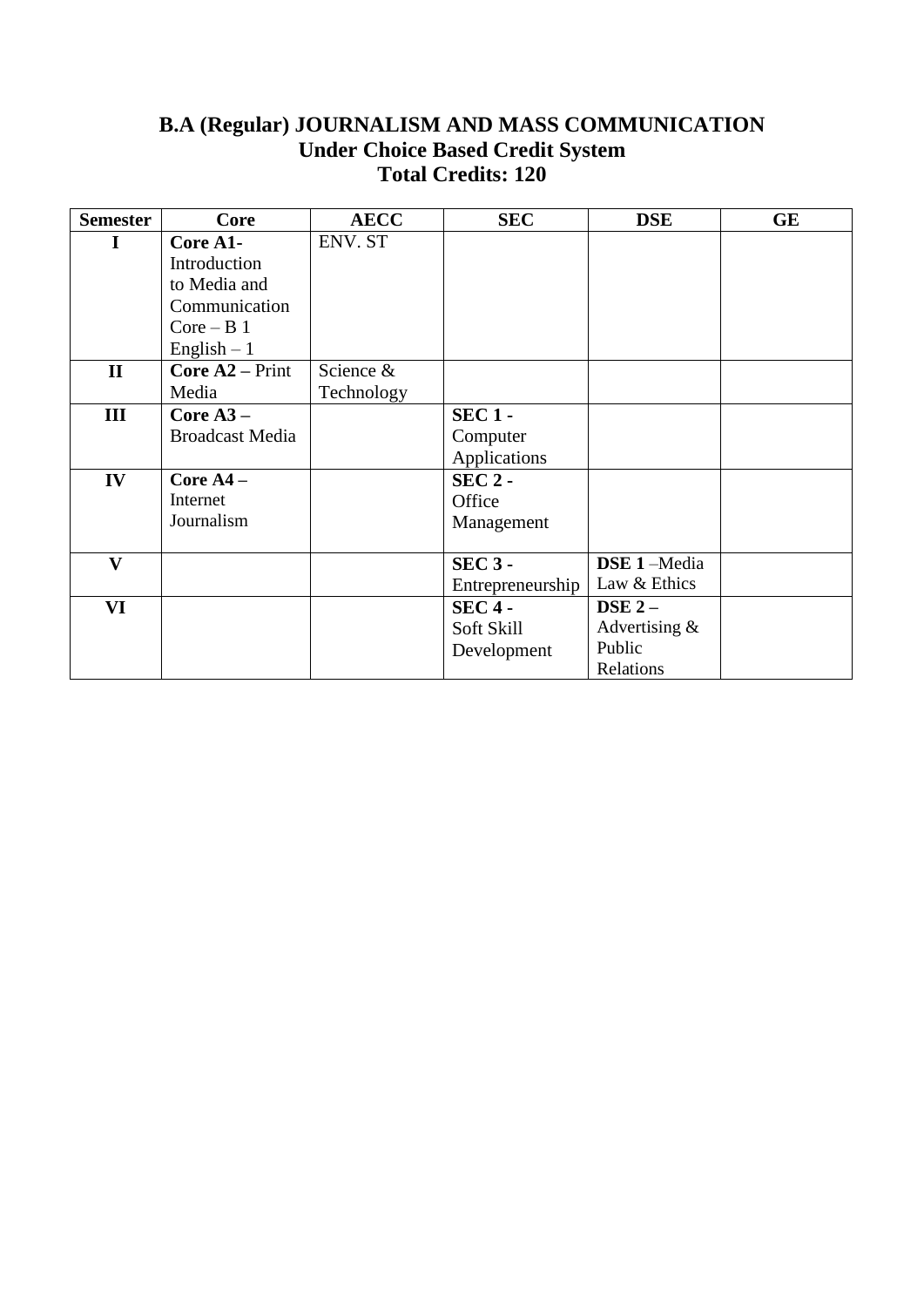#### **Semester I C A1 Introduction to Media and Communication**

The course is designed for giving the students a framework to access, analyze, evaluate and participate with messages in various forms of communication. Media literacy builds an understanding of the role of media in society as well as essential skills of inquiry and selfexpression necessary for citizens of a democracy. This understanding will enable students to realize media's dynamics in the context of their origin and evolution which would in turn allow newer insights towards exploring innovative angles for practicing the same.

$$
Unit - I (L-15)
$$

Communication: Definition, Nature, Scope and Purpose, Process of Communication, Functions of Communication.

$$
Unit - II (L-15)
$$

Kinds of Communication: Intra-personal, Interpersonal, Group, Mass Communication and other types

$$
Unit - III (L-15)
$$

Mass Media: Meaning & Concept, Introduction to Indian Press, Brief account of the origin and development of newspaper and magazine in India, History of the development of electronic media in India: Radio & TV

$$
Unit - IV (L-15)
$$

Media, Market and Technology: Changing trends of Mass Communication under the process of globalization, Private and Public Media, Technology in the development of Media, Media and Market: Nature, Relation & Expansion.

Books for Reference:

- 1. Singhal, Arvind & Roger, Everett M. *India's Communication Revolution: From Bullock Carts to Cyber Marts.*
- 2. *Kumar, Keval J. Mass Communication in India. Jaico Publishing House.*
- 3. Agarwal, Virbala. *Handbook of Journalism and Mass Communication.*
- 4. Ghosh, Subir. *Mass Communication Today*
- 5. Rayudu, C.S. *Communication*
- 6. Vilanilam, J.V. *Mass Communication in India*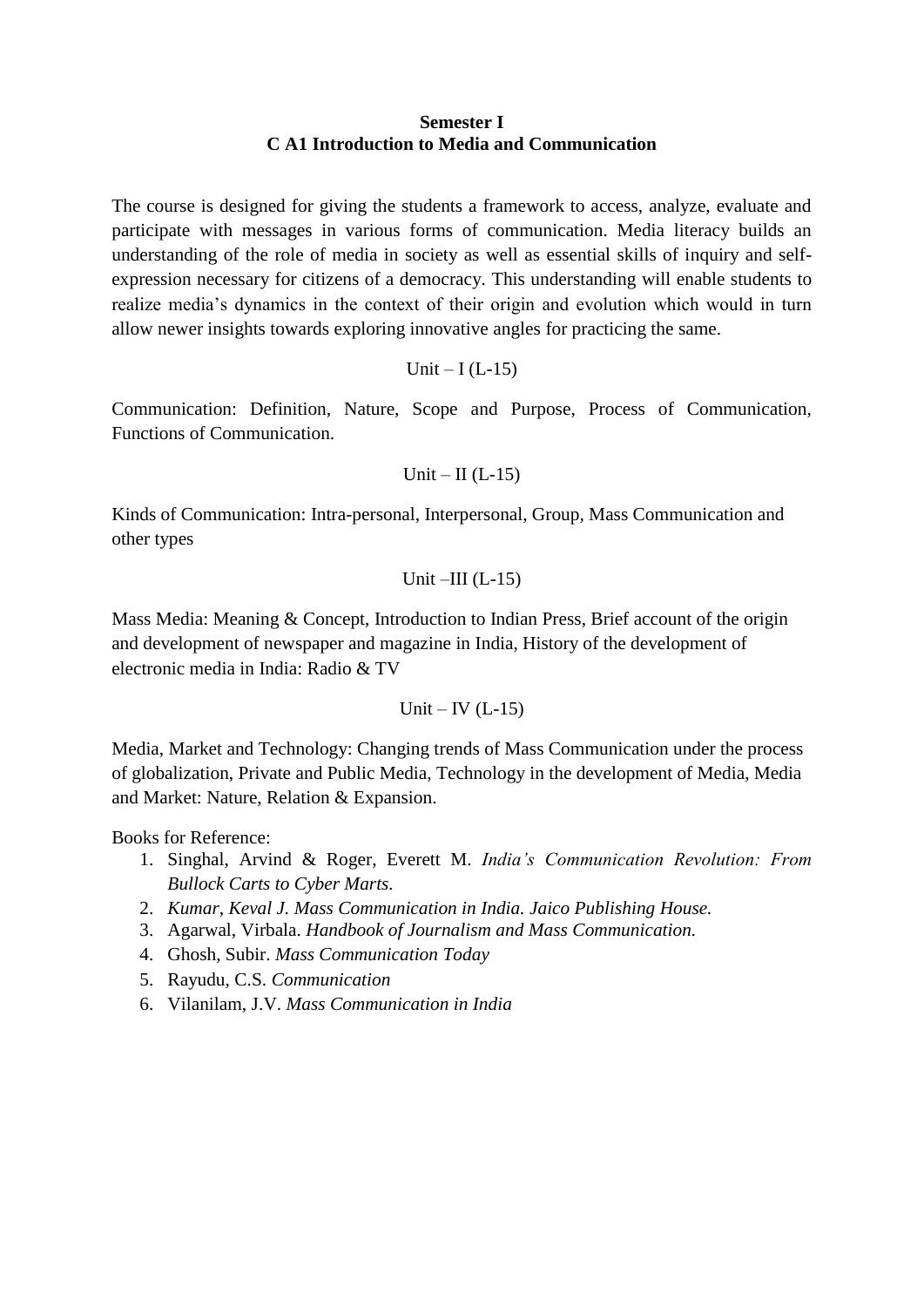# **Semester II Core A2 Print Media**

## Unit I

Agenda setting role of newspapers- Ownership, Revenue, Editorial policy. Citizen Journalism, Investigative journalism. Sting operations and Celebrity/ Page 3 journalism. Ethical debates in print journalism - Paid news, Advertorials

#### Unit II

Specialised Reporting: Business, Parliamentary, Agriculture /Rural, International Affairs, Entertainment

## Unit III

Planning for print : size, anatomy, grid, design. Format, typography, copy, pictures, advertisements. Plotting text: headlines, editing pictures, captions. Page-making : Front page, Editorial page, Supplements

## Unit IV

Technology and Page making techniques: layout, use of graphics and photographs. Printing Processes: Traditional vs modern. Desk Top Publishing : Quark Express, Coral Draw, Photoshop etc.

Reading List:

- 1. Kamath, M.V. Professional Journalism, Vikas Publications
- 2. Goodwin, Eugene H. Groping for ethics in Journalism, Iowa State Press
- 3. Hough, George A. News Writing, Kanishka Publishers, New Delhi (1998)
- 4. Hodgson F. W. Modern Newspapers practice, Heinemann London, 1984.
- 5. Sarkar, N.N. Principles of Art and Production, Oxford University Press
- 6. Stuart Allan, Journalism: Critical Issues, Open University Press

## **Semester III Core A3- Broadcast Media**

#### Unit I

Public Service Broadcasting: Definitions and Mappings. Revenue Models. Global Overview of Public Service Broadcasting. Public Service Model in India: Policy and Laws

#### Unit II

State Initiatives and Interventions: All India Radio, Doordarshan, Films Division, The Prasar Bharti Bill

## Unit III

Participatory Communication: Community Radio, Campus Radio, Community Video, Citizen Journalist, Digital Media and ICT

Unit IV

Case studies: Public Service Broadcasting Trust, (PSBT) India, British Broadcasting Corporation (BBC)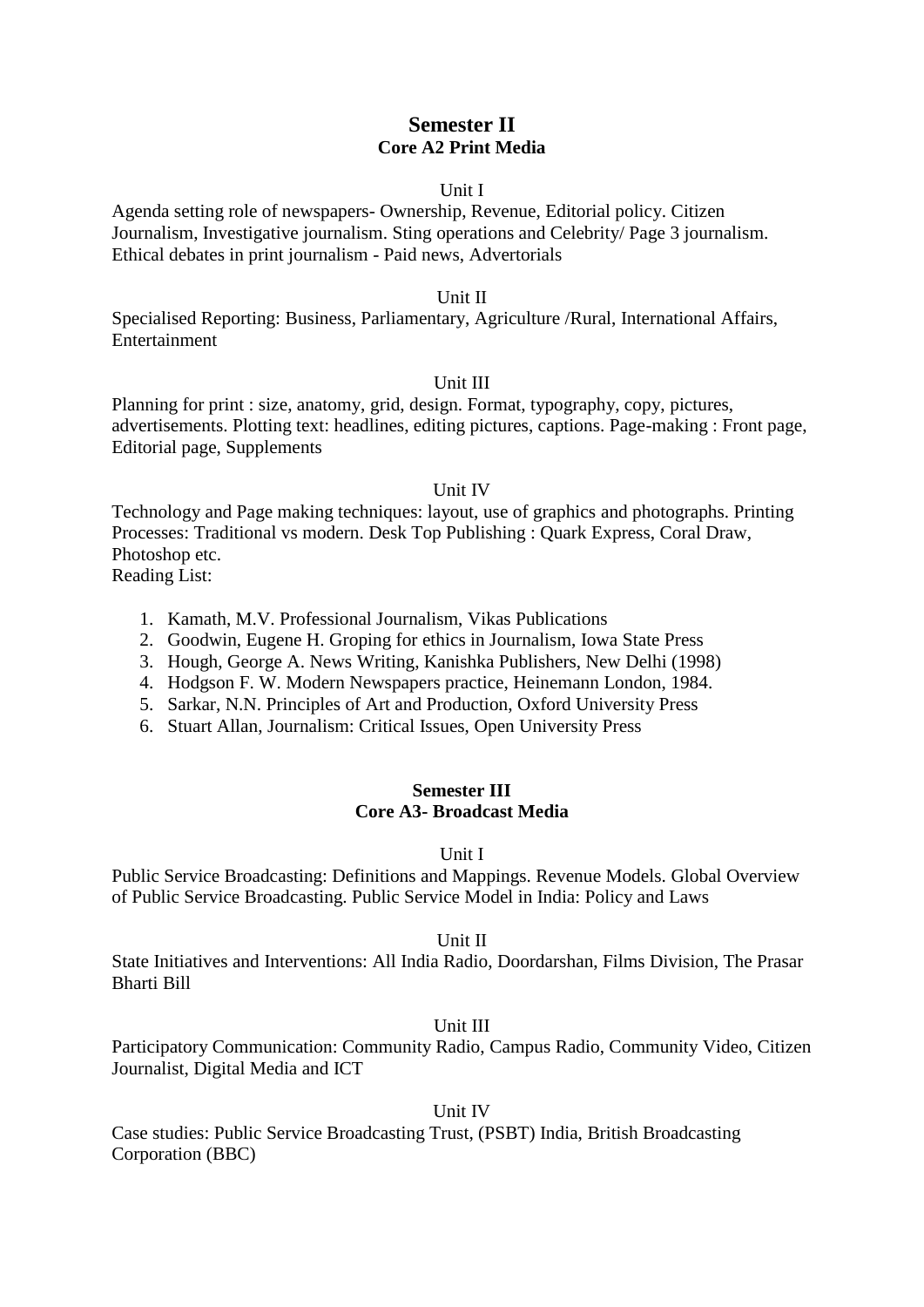### Reading List:

- 1. Chatterjee P.C, Broadcasting in India, New Delhi, Sage 1987.
- 2. The Radio Handbook, by Carrol Fleming, Rout ledge (London & New York 2002.
- 3. Saxena ,Ambrish, Radio in New Avatar- AM to FM, Kanishka Publishers .

# **Semester IV Core A4 - Internet Journalism**

On completion of the course students should be able to explain the uses of cyber media for journalistic purpose. They can understand the applications of the uses of online tools for communication.

# **Unit-I**

Meaning and definition. Characteristics of Online Communication

# **Unit-II**

Characteristics of Internet. Brief Idea about ISP and browsers. Websites & its types. Email: Need & Importance. Web tools: Blogs, Social Media & Search Engine

# **Unit-IV**

Brief History of the E-newspaper in English & Hindi. Reasons for the growing popularity of e-newspaper. Present & Future of E-newspaper. Limitations of online newspapers

# **Unit-IV**

Traditional vs Web Journalism. Elements of a Web newspapers. Reporting Writing, Editing for Web Journalism. Web Journalism & Law: Information & Technology Act 2000 & Copy Right Act.

## **Suggested Readings :**

- 1. Ronal Dewolk Introduction to Online Journalism Allyn & Bacon, ISBN 0205286895
- 2. John Vernon Pavlik New Media Technology Allyn & Bacon ISBN 020527093X
- 3. Michael M. Mirabito, New Communication Technologies : Application, Barbara . Mogrenstorn, Policy & Impact Focal Press, 4th edition ISBN 0240804295
- 4. Suresh Kumar Internet Patrakarita, Takshila Publication, Delhi

# **Semester IV DSE1- Media Ethics & Law**

On completion of the course students should be able to understanding basic laws relating to media. They can get an overview of recent amendments in media laws. The course will help them become a responsible media person.

# Unit -I

Constitution and freedom of speech and expression. Contempt of court. Official secrets act 1923. Right to information. Right to privacy.

# Unit-II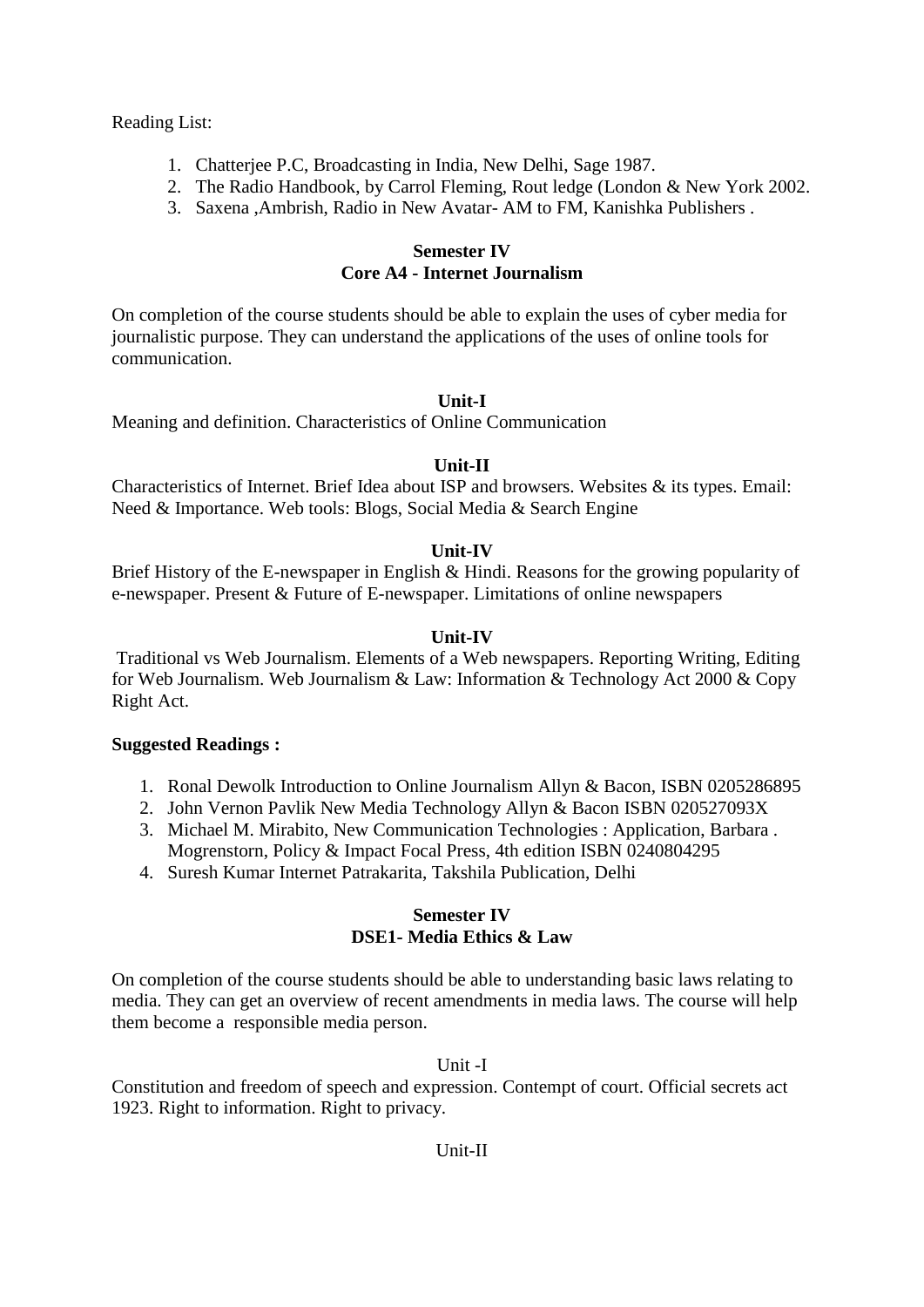Civil and criminal law of defamation. Indian penal Code 1860 (Section -124A,153AB, 292,293). Criminal procedure Code 1973 (Section-93,95,96, 108, 144, 196,327). Intellectual property rights. Copy Right Act 1957. Prasar Bharti Act 1990. Cable TV network regulation Act 1995. Information technology Act 2000.

## UNIT-III

Press commissions. Media council/ Press Council. Working Journalist Act. Autonomy of public broadcasting

#### Unit -IV

Ethics: Meaning & definition. Advertising Council of India. Parliamentary privileges: article 105, 193 and 361A of constitution. Guidelines for parliamentary coverage. AIR code for election coverage. Doordarshan commercial code

Suggested Readings:

- 1. Universal Publishers Criminal Law Manual (relevant Sections of IPC)
- 2. Universal Publishers Law Dictionary [Constitution of India (Article 19 (1) and 19 (2) 105, 194)]
- 3. D D Basu Law of the Press, Wadhwa & Company, Nagpur
- 4. Vidisha Barua Press and Media Law Manual, Universal Law Publishing Co. Pvt. ltd. New Delhi
- 5. P.K. Ravindranath Press Laws and Ethics of Journalism, Author Press, New Delhi

## **Semester VI DSE2 - ADVERTISING & PUBLIC RELATIONS**

#### **Unit I**

Evolution and growth of advertising: Definitions and socio-economic effects of advertising, various media for advertising, changing advertising scenario. Theories of Advertising

#### **Unit- II**

Advertising campaign, product analysis, media planning, copywriting, various stages of creative process, advertising appeals, language of advertising. Brand management and brand positioning.

Ethical and legal aspects of advertising, Apex bodies in advertising-AAAI, ASCI etc. Social Marketing.

#### **Unit III**

Public Relations: Concept, definition, nature and scope. Public Relations and allied disciplines. Publicity, Propaganda; Historical development of Public Relations. Theories relating to organizations, Systems Theory, Situational Theory, Grunig and Hunt's models of Public Relations

## **Unit IV**

Public in Public Relations; Principles and methods of persuasion; Tools of Public Relations; Public Relations campaign.

PR in government and corporate sectors, Corporate Social Responsibility, PR ethics and codes. PRSI.